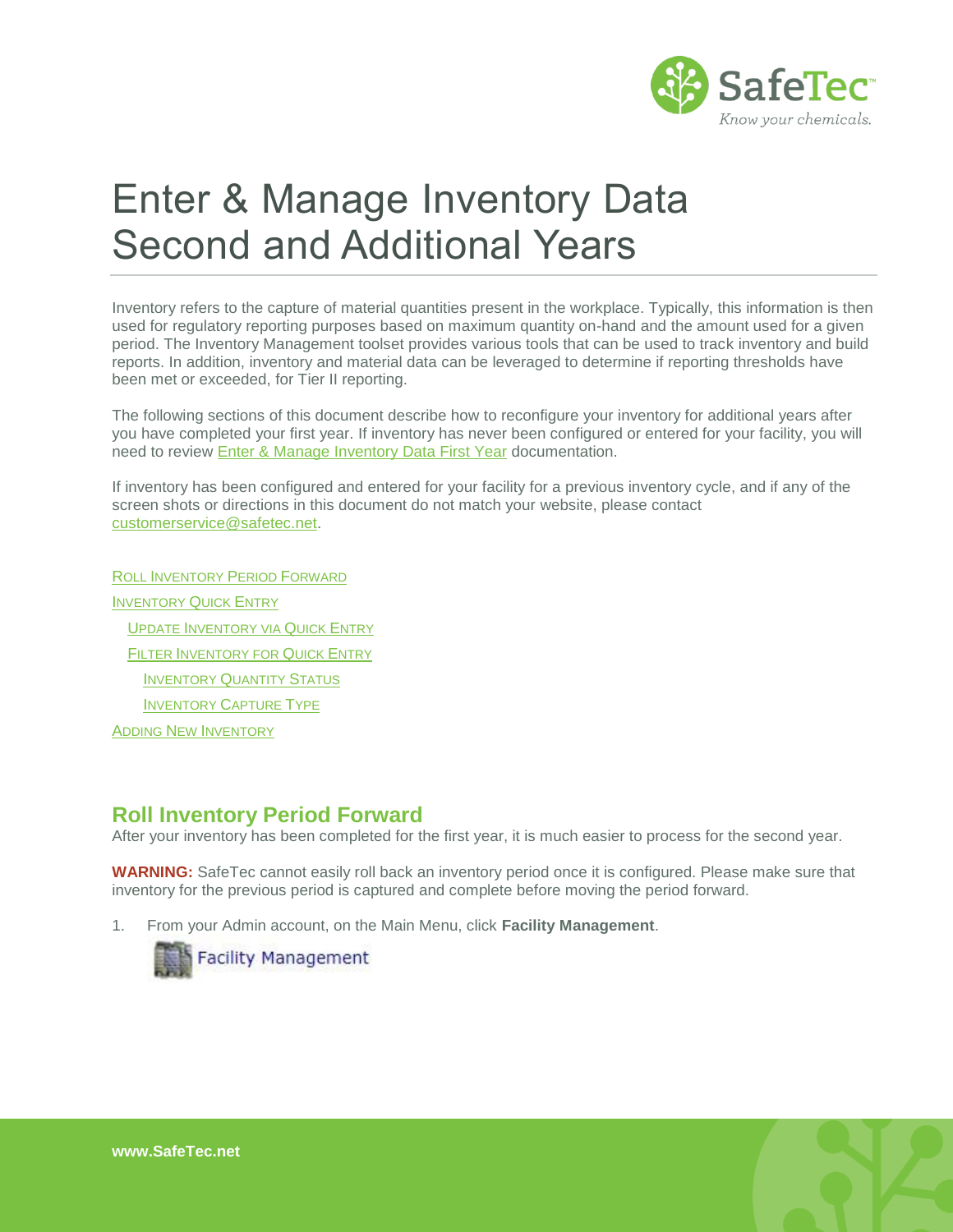

2. For the facility you wish to add inventory to, click the **Inventory Configuration** button.

|                                |                      | . .     |              |                     |               |
|--------------------------------|----------------------|---------|--------------|---------------------|---------------|
| <b>Inventory Configuration</b> | <b>Facility Name</b> | City    | <b>State</b> | <b>Contact Name</b> | <b>Active</b> |
|                                | Chicago, IL          | Chicago | IL           |                     | $\checkmark$  |
|                                | Houston, TX          |         |              |                     | v.            |
| $\frac{D}{D}$                  | Los Angeles, CA      |         |              |                     |               |
|                                | New York, NY         |         |              |                     |               |

3. **Stop!** If you see a window instead similar to the one below with only the **Start Current Inventory Period**  button available to you at the bottom, your facility has never been configured for inventory and you cannot complete this document. Please see [Enter & Manage Inventory Data First Year](http://www.safetec.net/wp-content/uploads/2014/08/help-inventory-managment-first-year.pdf) documentation.

| Menu > Inventory Configuration        |              |              |
|---------------------------------------|--------------|--------------|
| <b>Go Back</b>                        |              |              |
| Facility *                            | New York, NY | $\checkmark$ |
| Inventory Cycle *                     |              | $\checkmark$ |
| Year *                                | 2014         | $\checkmark$ |
| <b>Start Current Inventory Period</b> |              |              |

4. If you already have an inventory period configured, you should see a screen similar to this. If you have three buttons, we will focus on the first two since they are the ones that deal with the inventory period. **WARNING:** SafeTec cannot easily roll back an inventory period once it is configured. Please make sure that inventory for the previous period is captured and complete before moving the period forward. Menu > Inventory Configuration

| $\mid$ Basic Information $\mid$                |              |  |  |  |  |
|------------------------------------------------|--------------|--|--|--|--|
| <b>Example 2</b> Facility Management 6 Go Back |              |  |  |  |  |
| <b>Facility Name</b>                           | New York, NY |  |  |  |  |
| <b>Inventory Cycle</b>                         | Yearly       |  |  |  |  |
| <b>Period Start Date</b>                       | 1/1/2014     |  |  |  |  |
| <b>Period End Date</b>                         | 12/31/2014   |  |  |  |  |

Start Next Inventory Period And Copy Inventory From Previous Period

**Start Next Inventory Period** 

**Copy Inventory From Previous Period** 

- a. **Start Next Inventory Period and Copy Inventory From Previous Period** will roll the period to the next cycle and make a copy of all the inventory for that location.
	- i. Note: This button is the recommended method by SafeTec and allows you to use the Inventory Quick Entry to adjust your previous inventory to your new cycle.
- b. **Start Next Inventory Period** is simpler in that it only rolls over the period without any data from the previous year. While SafeTec has made this option available to you for use, it is not the button SafeTec recommends using.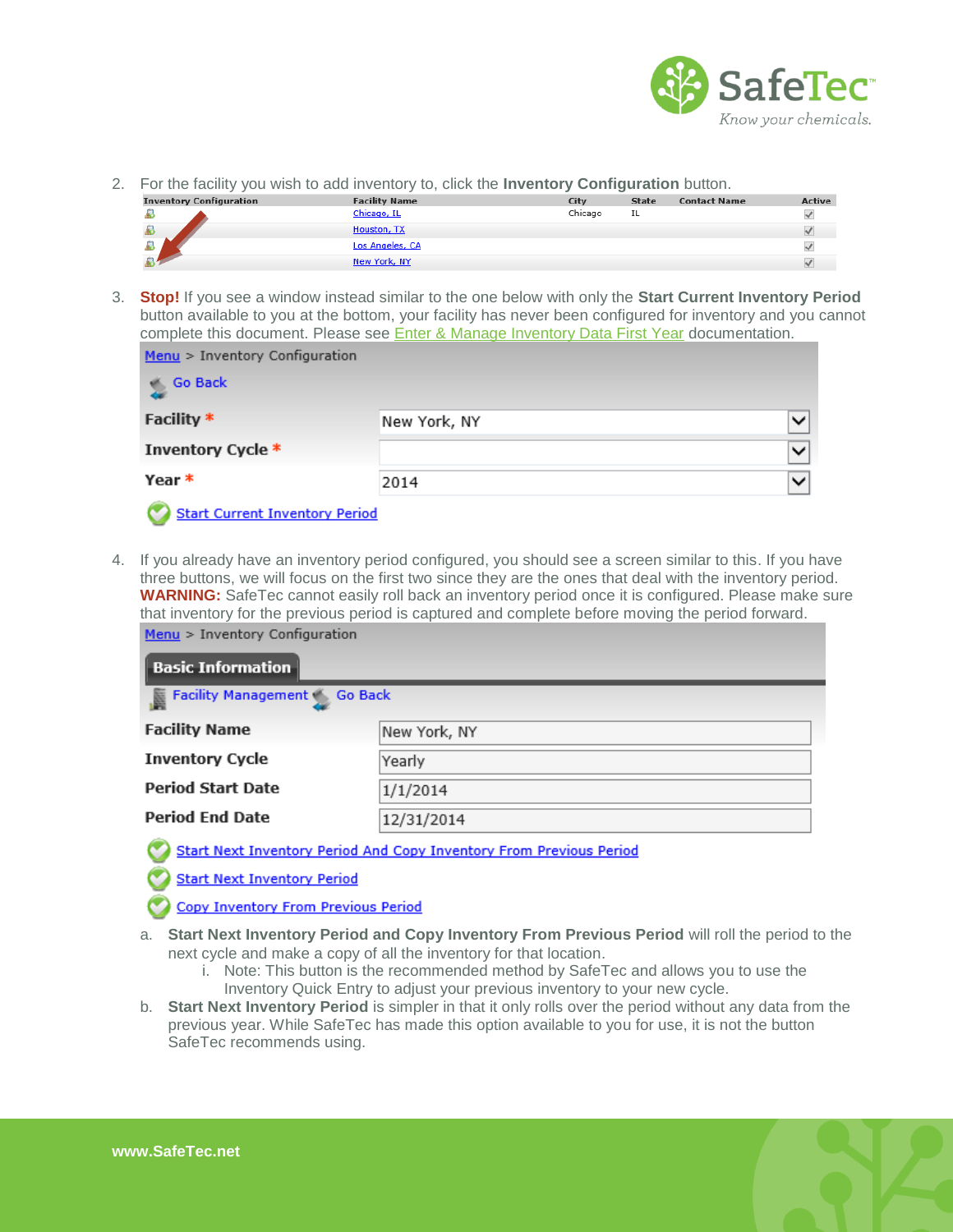

- c. **Copy Inventory From Previous Period: DO NOT USE** this button without consulting with SafeTec first.
- d. Not pictured: **Start Inventory Period and Copy Inventory With Quantities from Previous Period**  (sometimes renamed to **Start Next Inventory Period**) will roll the period to the next cycle and make a copy of all the inventory with quanities for that location.
	- i. Note: This button is the recommended method by SafeTec and allows you to use the Inventory Quick Entry to adjust your previous inventory to your new cycle.
	- ii. If you do not have this button and wish to use it, please contact [customerservice@safetec.net.](mailto:customerservice@safetec.net)

<span id="page-2-0"></span>Your inventory period should now be rolled over.

# **Inventory Quick Entry**

You can still enter inventory data the same way you did for your [first year of inventory,](http://www.safetec.net/wp-content/uploads/2014/08/help-inventory-managment-first-year.pdf) but SafeTec has a tool called Inventory Quick Entry that will bring up a list of the previous inventory and quantity and allow you to update it with this period's quantity. It does not assist in adding new chemicals to your inventory. The Inventory Quick Entry function only works if:

- 1. You have a previous inventory cycle with inventory associated to that time frame, and
- 2. When you rolled over your inventory cycle, you also copied the inventory from the previous period using the **Start Next Inventory Period and Copy Inventory From Previous Period**.

To use the Inventory Quick Entry:

1. From your Admin account, on the Main Menu, click **Inventory Quick Entry**

|  | Inventory Quick Entry |  |
|--|-----------------------|--|
|--|-----------------------|--|

2. Select a facility you want to make adjustments on inventory from cycle to cycle. Choosing a sub location is optional. Click the **Search** button.

| Facility              |  |
|-----------------------|--|
| <b>Sub Location 1</b> |  |
| <b>Sub Location 2</b> |  |
|                       |  |



**Search**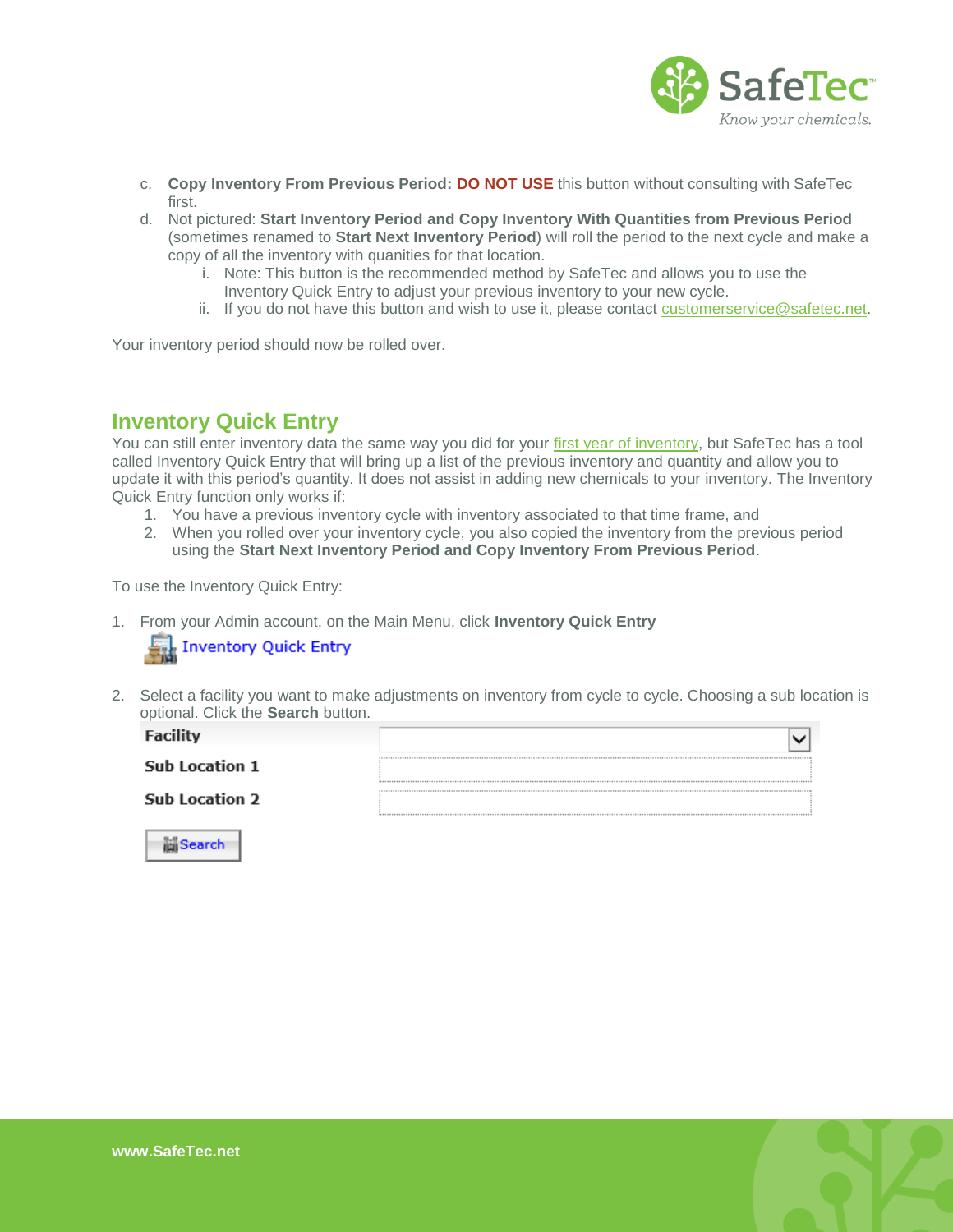

3. The results show last cycle's inventory.

| Menu > Inventory Quick Entry                                                                                                                                                                                                                                                                                                                                                              |                             |                                                 |                  |                           |                                       |                     |                                 |                                        | <b>Related Links</b><br><b>Inventory Search</b> |                            |
|-------------------------------------------------------------------------------------------------------------------------------------------------------------------------------------------------------------------------------------------------------------------------------------------------------------------------------------------------------------------------------------------|-----------------------------|-------------------------------------------------|------------------|---------------------------|---------------------------------------|---------------------|---------------------------------|----------------------------------------|-------------------------------------------------|----------------------------|
| Save & Copy Previous and Save S Go Back                                                                                                                                                                                                                                                                                                                                                   |                             |                                                 |                  |                           |                                       |                     |                                 |                                        |                                                 |                            |
| <b>Quick Entry Filters</b>                                                                                                                                                                                                                                                                                                                                                                |                             |                                                 |                  |                           |                                       |                     |                                 |                                        |                                                 |                            |
| <b>Inventory Quantity Status</b> <sup>O</sup>                                                                                                                                                                                                                                                                                                                                             |                             |                                                 |                  |                           |                                       |                     | <b>Inventory Capture Type O</b> |                                        |                                                 |                            |
| <b>Usage Quantity</b><br>Show All<br>$\bigcirc$ Captured $\bigcirc$ Not Captured $\bigcirc$ Show All<br>Max Quantity On Hand $\bigcirc$ Captured $\bigcirc$ Not Captured $\circledast$ Show All<br><b>Average Quantity</b><br>$\bigcirc$ Captured $\bigcirc$ Not Captured $\bigcirc$ Show All<br>Days On Site Override<br>$\bigcirc$ Captured $\bigcirc$ Not Captured $\bigcirc$ Show All |                             |                                                 |                  | $\cup$ Standard Inventory | $\cup$ Container Count Inventory      |                     |                                 |                                        |                                                 |                            |
| Apply Filters<br><b>Facility A</b>                                                                                                                                                                                                                                                                                                                                                        |                             |                                                 |                  |                           |                                       |                     |                                 |                                        |                                                 |                            |
| $7/1/2013 - 9/30/2013$<br>Export to Excel                                                                                                                                                                                                                                                                                                                                                 |                             |                                                 |                  |                           |                                       |                     |                                 |                                        |                                                 |                            |
| <b>Product Name</b>                                                                                                                                                                                                                                                                                                                                                                       | <b>SDS</b><br><b>Number</b> | <b>Sub</b><br><b>Location</b><br>1 <sub>0</sub> | Prior<br>Qty     | <b>Usage</b><br>Quantity  | <b>Max Quantity</b><br><b>On Hand</b> | Average<br>Quantity | <b>UOM</b>                      | <b>Container Type Days On Site</b>     | Override                                        | <b>Specific</b><br>Gravity |
| <b>ABC Product</b>                                                                                                                                                                                                                                                                                                                                                                        | MSDS-<br>001587             | Facility A                                      | $\mathbf \Theta$ |                           |                                       |                     | Gallon(s)                       | Bag(s)                                 |                                                 | 11                         |
| <b>Buffer Solution, pH</b><br>4.00                                                                                                                                                                                                                                                                                                                                                        | MSDS-<br>001368             | Facility A                                      | 0                |                           |                                       |                     | Quart(s)                        | Plastic bottle(s)<br>$or$ $i$ ug $(s)$ |                                                 | 1.0054                     |

# <span id="page-3-0"></span>**Update Inventory via Quick Entry**

1. You can add and modify this inventory to the current cycle by entering data for that chemical.

| $7/1/2013 - 9/30/2013$                                                                                                                                                                                                                                                                                      |  |
|-------------------------------------------------------------------------------------------------------------------------------------------------------------------------------------------------------------------------------------------------------------------------------------------------------------|--|
| Export to Excel                                                                                                                                                                                                                                                                                             |  |
| <b>Specific</b><br><b>Product Name</b><br><b>Sub</b><br><b>UOM</b><br><b>Container Type Days On Site</b><br><b>SDS</b><br><b>Max Quantity</b><br>Prior<br><b>Usage</b><br>Average<br>Gravity<br><b>Number</b><br>Override<br><b>Location</b><br><b>On Hand</b><br><b>Quantity</b><br>Qty<br><b>Quantity</b> |  |
| <b>A</b><br>Fact».<br>G<br>Gallon(s)<br>MSDS-<br>Bag(s)<br><b>ABC Product</b><br>11<br>001587                                                                                                                                                                                                               |  |
| $\blacksquare$<br>Facility A<br>Plastic bottle(s)<br><b>Buffer Solution, pH</b><br>Quart(s)<br>MSDS-<br>1.0054<br>3<br>10<br>or $jug(s)$<br>4.00<br>001368                                                                                                                                                  |  |

- **a.** Enter the Usage Quantity, the Max Quanity on Hand, and the Average Quantity.
- **b.** If you wish to see the previous inventory cycle's inventory, hover your mouse over the blue I for that chemical. 0
- 2. Clicking the **Save** button at the top of the screen to commit your inventory. **과** Save
- 3. If the value is not to your liking, you can modify it and click **Save** again.

## <span id="page-3-1"></span>**Filter Inventory for Quick Entry**

If you have a lot of chemicals to update the inventory on, you can use the filter at the top of the screen to limit what you see for chemicals in the lower portion of the screen.